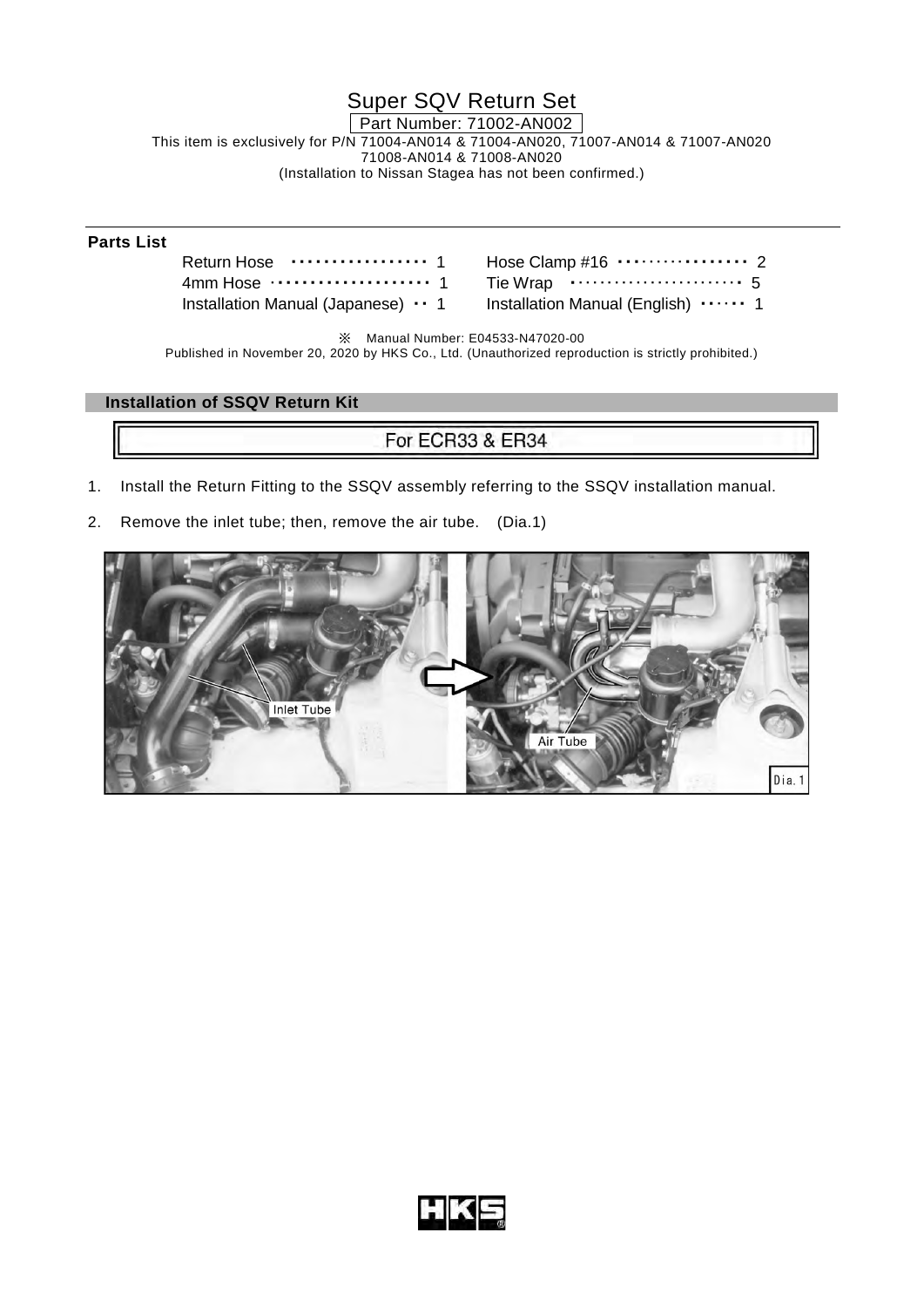## For ECR33

3. Cut off the provided Return Hose and the removed air tube as shown in the Diagrams below. The portion (position) to cut may vary depending on the vehicle. Adjust the cut portion or position appropriate for the vehicle. (Dia.2, Dia.3)



- 4. Reinstall the cut air tube to the vehicle, and install the kit parts. (Dia.4, Dia.5)
- 5. Reinstall the removed parts.



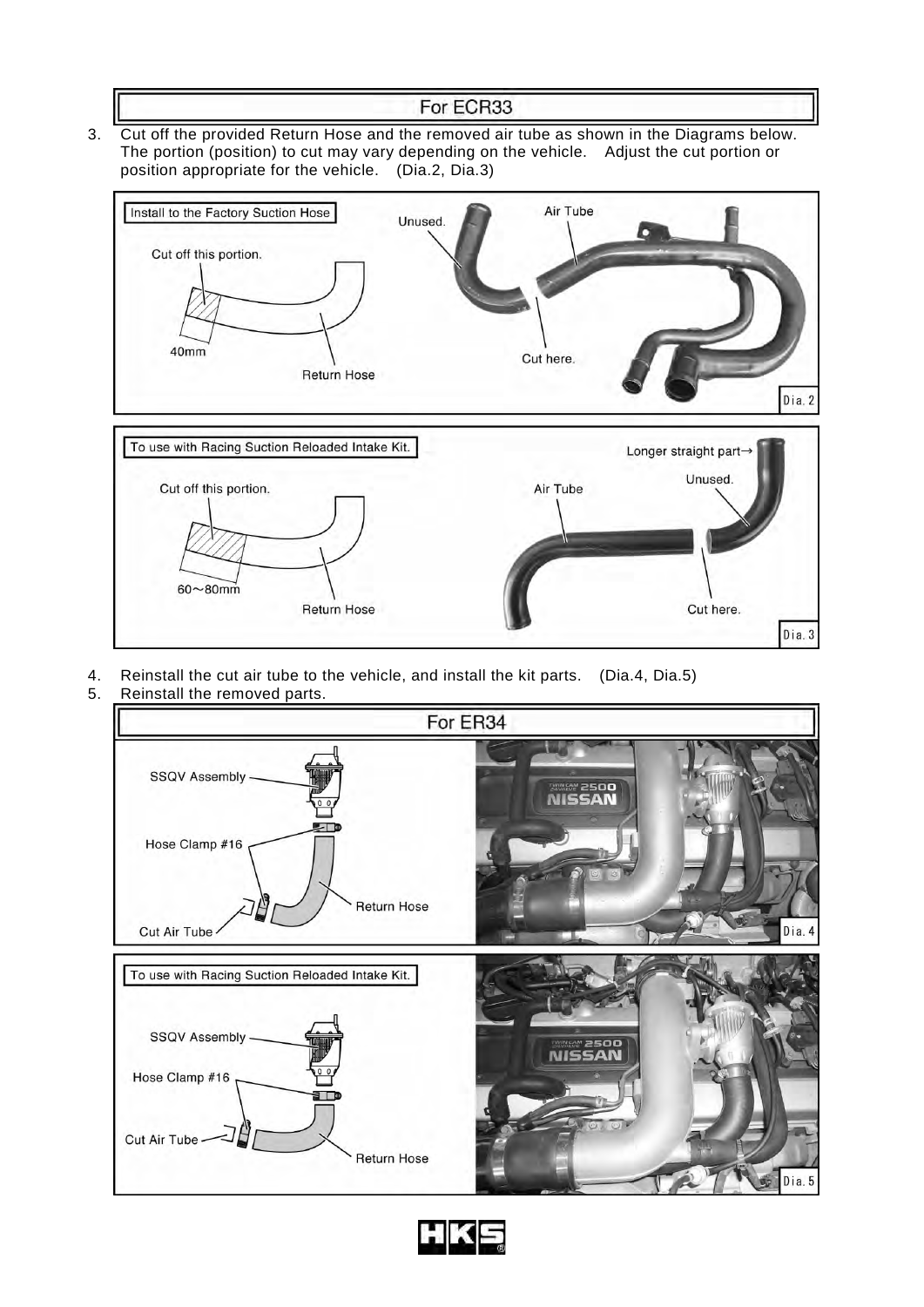- 3. Remove the SSQV assembly.
- 4. Disconnect the 4mm hose in Diagram 6, and replace it with the provided 4mm hose. When installing the provided 4mm hose, cut the hose to the appropriate length to prevent unnecessary contact with the SSQV assembly. (Dia.6)

5. Install the SSQV assembly referring to the SSQV installation manual. The installed direction of the SSQV assembly is opposite of the direction in the installation manual.